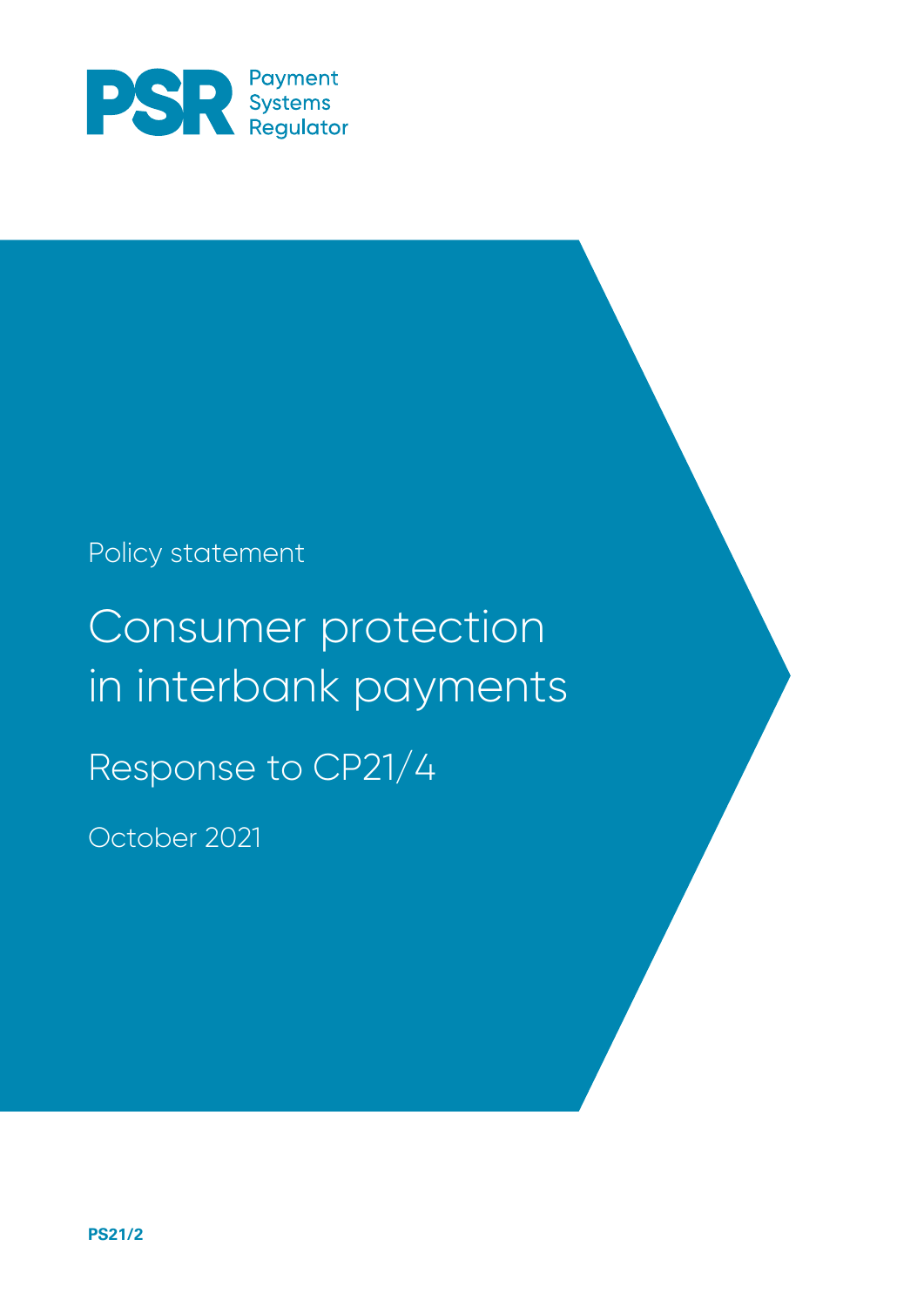## **Contents**

| 1                       | Introduction                                                                                      | 3              |
|-------------------------|---------------------------------------------------------------------------------------------------|----------------|
|                         | Our position at a glance                                                                          | 3              |
| $\overline{2}$          | Analysis of responses                                                                             | $\overline{4}$ |
|                         | Key insights                                                                                      | 4              |
|                         | Our response                                                                                      | 5              |
| 3                       | Summary of responses                                                                              | 7              |
|                         | Industry participants providing payment acceptance services<br>and trade bodies representing them | 7              |
|                         | Faster Payments members and trade bodies representing them                                        | 8              |
|                         | Payment system operators (PSOs)                                                                   | 8              |
|                         | Consumers and consumer representatives                                                            | 8              |
|                         | Other categories                                                                                  | 9              |
| <b>Annex 1</b>          | Summary of responses per question                                                                 | 10             |
| <b>Annex 2</b> Glossary |                                                                                                   | 18             |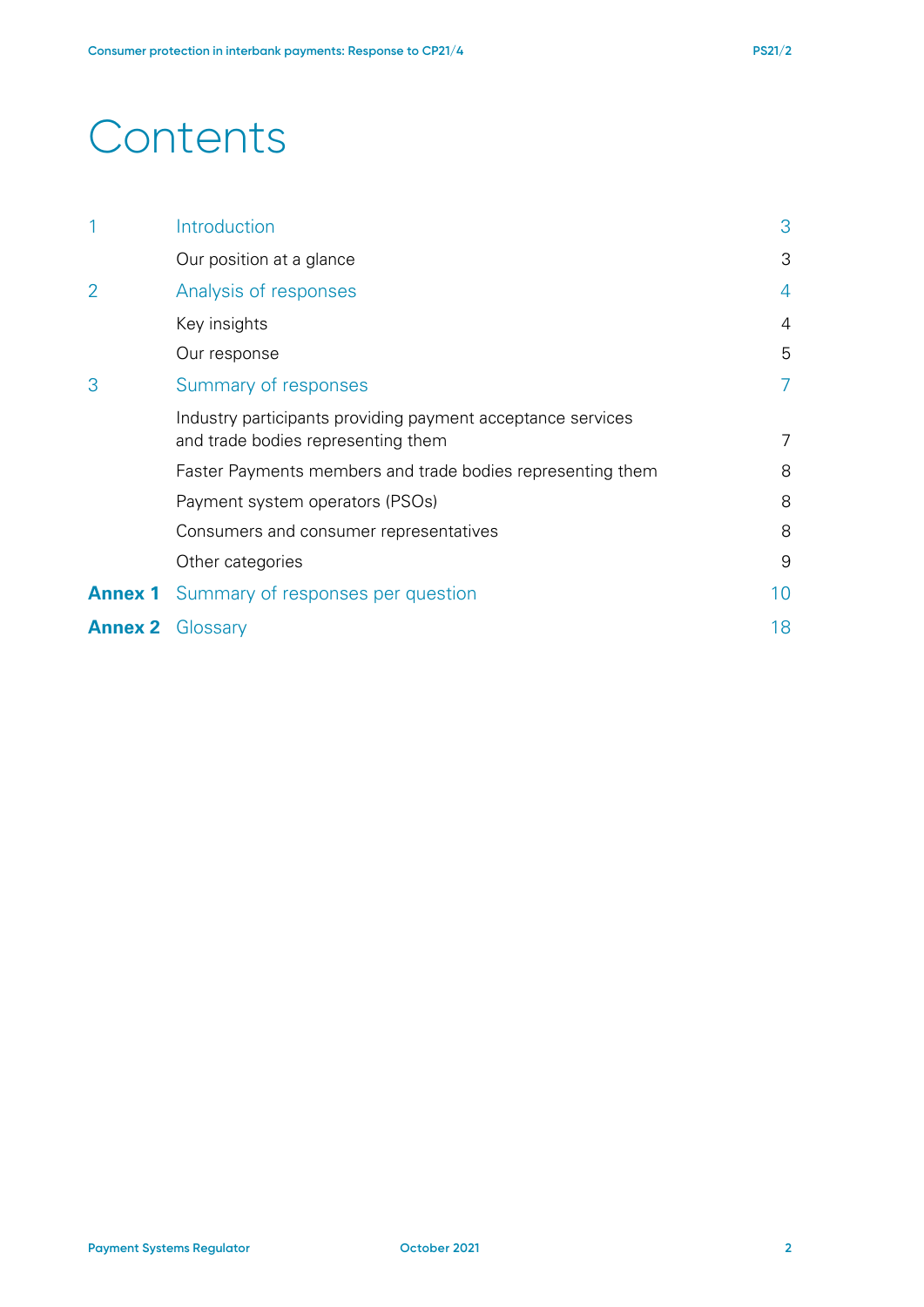## 1 Introduction

- **1.1** Since Faster Payments was introduced in 2008, the number of transactions it processes has continued to grow. We expect this growth to persist in the coming years. We also expect innovations in interbank payment systems to continue, including propositions developed in Open Banking. All these factors should help improve opportunities for people to make retail purchases using Faster Payments.
- **1.2** If people continue using Faster Payments for more varied purposes, we need to be sure that they continue to have enough protection to make interbank payments with confidence. There must be adequate safeguards to mitigate harm if something goes wrong.
- **1.3** In February 2021, we published our call for views on consumer protection in interbank [payments \(CP21/4\).](https://www.psr.org.uk/publications/consultations/cp21-4-consumer-protection-in-interbank-payments-call-for-views/) We set out our vision for consumer protection and why we think more protection is needed for retail purchases made with Faster Payments. We wanted to engage with industry, consumers and businesses, to assess the best way for us to support the development of effective protection measures for Faster Payments.
- **1.4** We received 34 responses from various stakeholder groups. This document summarises the responses and sets out our plans to ensure that Faster Payments, and the service providers that use it, continue to innovate in ways that work well for consumers and businesses.

#### **Our position at a glance**

- We expect industry to prioritise improved coordination between Faster Payment participants, to reduce the immediate risk of payment fraud.
- We want to see industry continue to tell customers about the protections they have.
- We expect all Faster Payments participants to identify and share payment risk levels with other participants and to act responsibly to minimise customer harm.
- We will continue to support the Open Banking Implementation Entity (OBIE), Pay.UK and Faster Payments participants in improving prevention and compensation measures.
- Although we don't suggest intervening in the market today to introduce additional purchase protection, we don't rule out the possibility of having to do so in the future.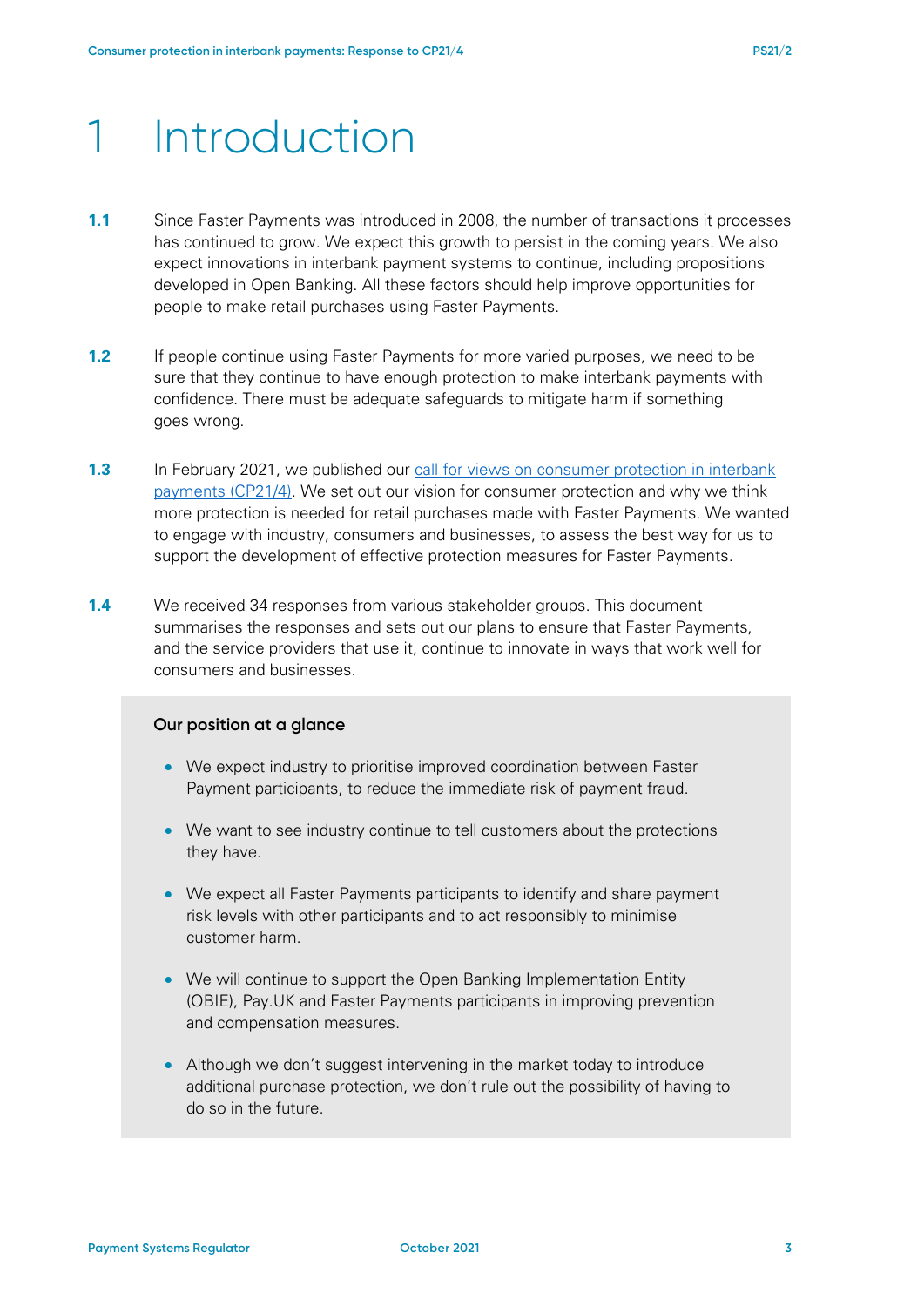# 2 Analysis of responses

### **Key insights**

- **2.1** After considering the responses, which are summarised in more detail in Chapter 3, the following key insights emerged.
	- Some respondents indicated that the current level of harm in Faster Payments for most transactions is generally low. However, we did not receive any firm evidence of the current payment risk levels in Faster Payments. Many responses acknowledged it is difficult to anticipate, measure and share risks for Faster Payment transactions, and that risk arising from payment fraud still exists.
	- Currently, retailers are ultimately liable for disputes with their clients. Most respondents agreed this should not change. While consumers and their representatives said they would welcome regulatory intervention to introduce purchase protection, most industry respondents said the costs of adding liability provisions into Faster Payments rules would outweigh the benefits, so would not be proportionate.
	- A large number of industry respondents would prefer a market-driven approach to consumer protection rather than regulatory intervention. Some responses stressed that increased competition between Faster Payments and card payments would produce positive outcomes for consumers and businesses, including on protection. Other responses said that innovative interbank services would, if given time to develop, provide protection for consumers to help build trust in these services. This includes services developed through Open Banking.
	- Some consumer groups were sceptical of this, saying that changes to consumer protections would only happen if there was significant consumer demand. This could lead to a situation where Open Banking payments do not grow while the protection gap remains; or where the potential for consumer harm increases for those payments. To avoid this happening and miss out on the benefits of competition, they thought the level of consumer protection should be futureproofed proactively.
	- While the attitude towards adding purchase protection for Faster Payments was mixed, most industry respondents acknowledged a need to improve communication between Faster Payments participants. This includes sharing payment risk levels.
	- Industry respondents supported consumer education to increase awareness of protection. Consumers and their representatives stressed the limits of relying on consumer education; those most at risk of harm are often the hardest to reach. These respondents want to avoid solutions that blame consumers for lack of protection.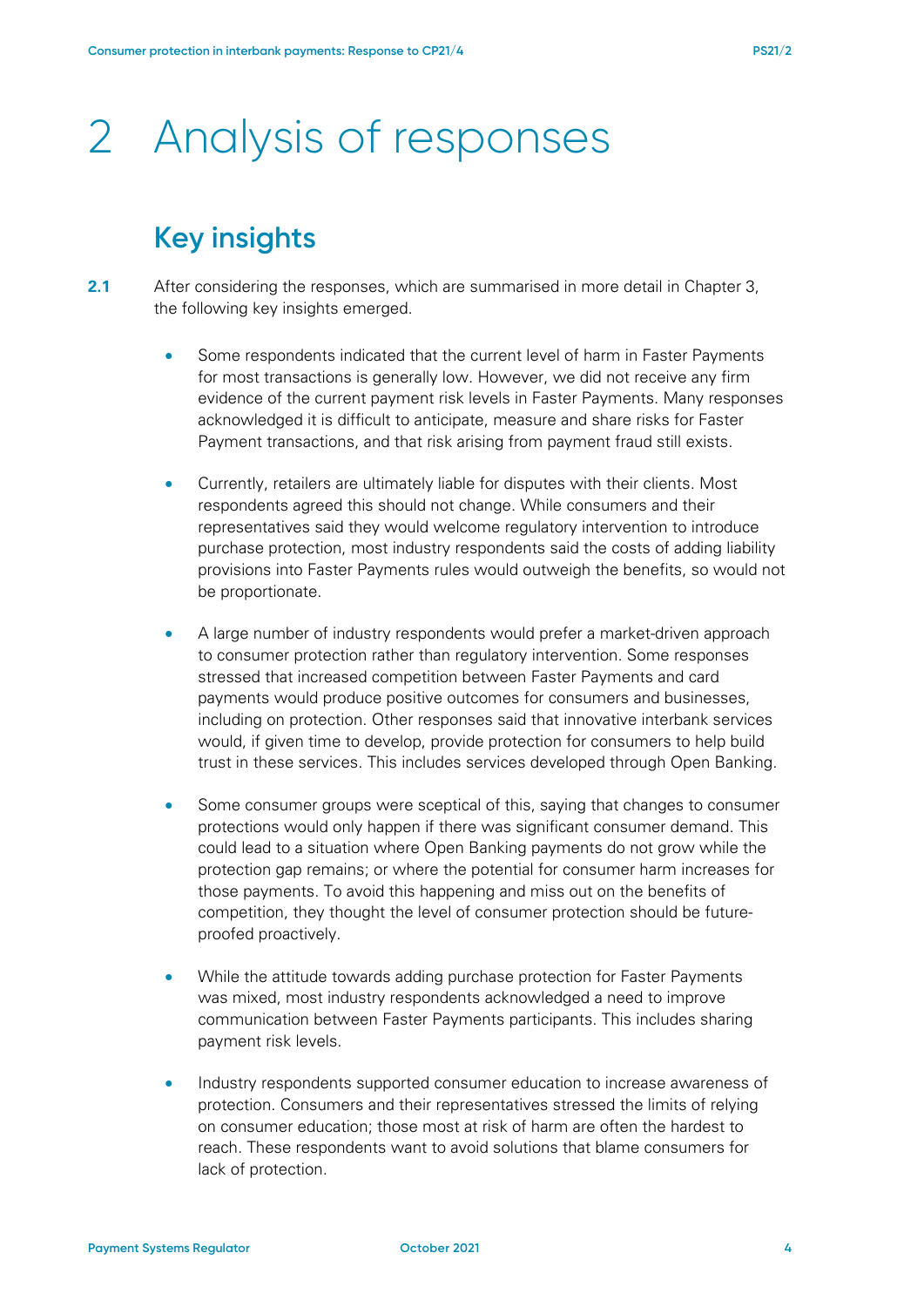### **Our response**

- **2.2** Ensuring people and businesses are protected when using the UK's payment systems is a priority for us. It relates to our statutory objective to ensure that payment systems work in the interests of those that use them, and is a key part of our proposed strategy. [1](#page-4-0) The responses in this document have shaped how we propose to ensure that interbank payments provide adequate levels of protection for those that use them.
- **[2](#page-4-1).3** Over the last few years, Faster Payments has continued to grow steadily<sup>2</sup>, and new propositions are being developed that will allow it to be used for more varied purposes. Yet, at the moment, it is still mainly used to make person-to-person and financial payments.[3](#page-4-2),[4](#page-4-3)
- **2.4** Risks arising from these types of transactions include making an unauthorised payment, sending the wrong amount or paying the wrong person. We agree with respondents that these risks are likely to be mitigated through existing protections, including those provided by the Payment Services Regulations 2017. Where they do not, as in the case of payment fraud, we are working to ensure harm is reduced. This includes work to improve the reimbursement rate under the Contingent Reimbursement Model Code, as well as our work to ensure Confirmation of Payee is implemented more widely.<sup>[5](#page-4-4)</sup>
- **2.5** The total volume and value of other interbank use cases remain low, and most risks are currently likely to be managed to acceptable levels through existing protections. At this stage, we do not propose to intervene in the market to introduce additional purchase protection. Instead, we will continue to support the market to develop in a way that promotes innovation. We agree that increased competition between Faster Payments and card payments could result in good levels of protection if service providers coordinate well.
- **2.6** While we support a market-driven approach to providing and improving consumer protection, we remain convinced that the level of consumer protection should match the level of potential harm arising from a payment. We agree with consumer representatives that relying on consumers knowing whether they are protected when they make a payment is not a viable solution. It would risk unfairly placing the blame on consumers.

<span id="page-4-0"></span><sup>1</sup> PSR Proposed Strategy, paragraphs 4.14-4.35 and 5.34-5.52, [https://www.psr.org.uk/publications/general/our-proposed-strategy/.](https://www.psr.org.uk/publications/general/our-proposed-strategy/)

<span id="page-4-1"></span><sup>2</sup> According to data from Pay.UK, Faster Payments, in 2020, processed 2.9 billion payments (an increase of 17% compared to 2019) with a total value of £2.1 trillion (an increase of 8% compared to 2019). For more information, see: [https://newseventsinsights.wearepay.uk/data-and-insights/faster-payment-system-statistics/.](https://newseventsinsights.wearepay.uk/data-and-insights/faster-payment-system-statistics/) 

<span id="page-4-2"></span><sup>3</sup> E.g. payments to friends, colleagues or family members, or payments from a current account to a savings account. Source: UK Finance, UK Payments Markets Report 2021.

<span id="page-4-3"></span><sup>4</sup> According to data from the Open Banking Implementation Entity, there were 25 live to market open bankingenabled products and services. However, these represented only 0.5% of the total volume of API calls made in December 2020. For more information, see: [https://www.openbanking.org.uk/insights/the-open-banking](https://www.openbanking.org.uk/insights/the-open-banking-impact-report/)[impact-report/.](https://www.openbanking.org.uk/insights/the-open-banking-impact-report/) 

<span id="page-4-4"></span><sup>5</sup> We consulted on improvements that could be made to reduce authorised push payment scams losses incurred by payment system users in a separate [call for views \(CP21/3\)](https://www.psr.org.uk/publications/consultations/cp21-3-authorised-push-payment-scams-call-for-views/) and will communicate on this topic separately. For more information, see: [https://www.psr.org.uk/our-work/app-scams/.](https://www.psr.org.uk/our-work/app-scams/)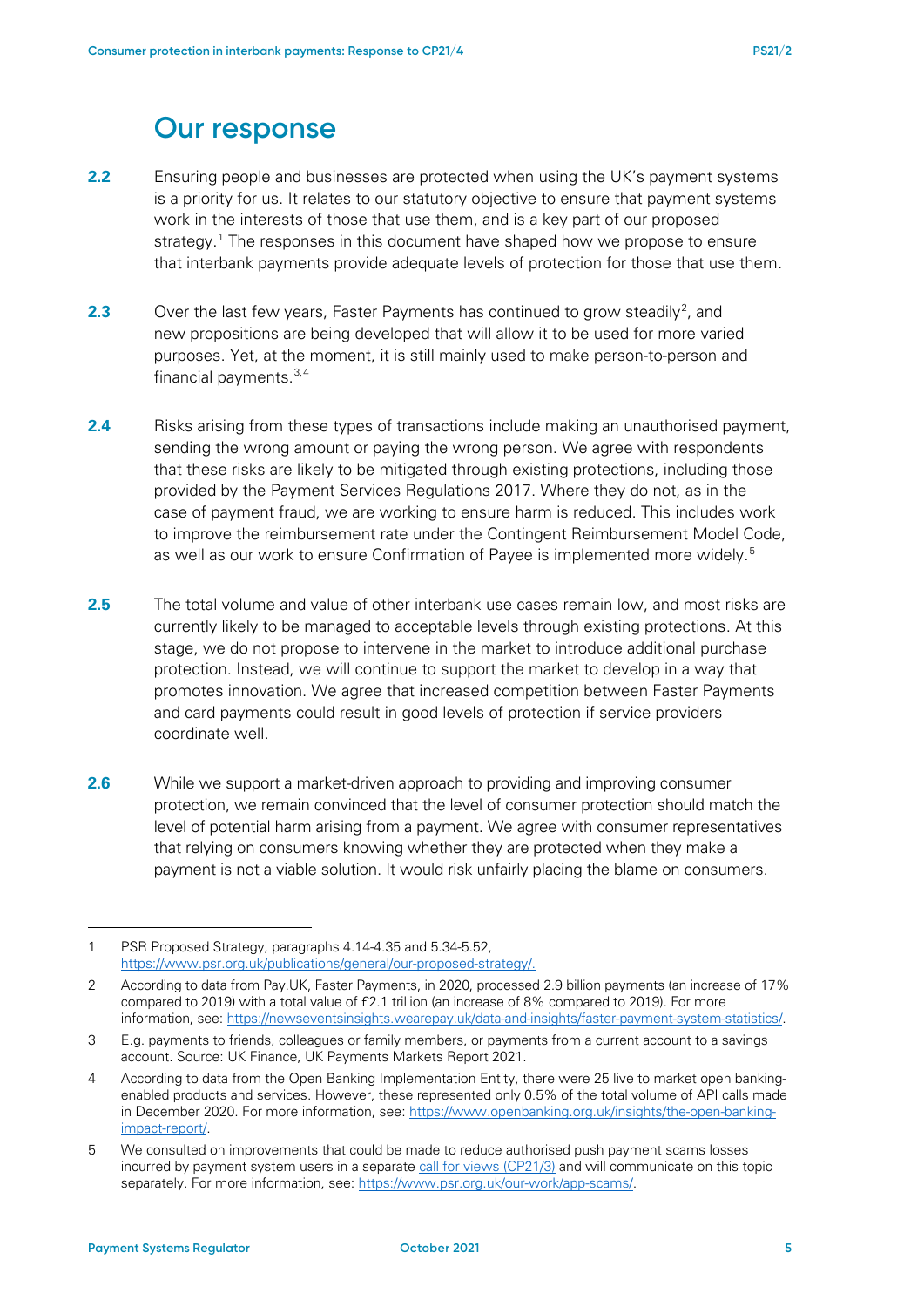- **2.7** Consumer knowledge will need to be supplemented by robust protection for higher-risk Faster Payments transactions, such as high-value payments, payments for delayed delivery of goods and services, or payments with an increased counterparty risk. Faster Payments will also need to have effective safeguards for transactions where there is a greater risk of fraud.
- **2.8** We therefore will continue to work with industry to prioritise improved coordination between Faster Payments participants and reducing the immediate risk arising from payment fraud.<sup>[6](#page-5-0)</sup> We also want to see industry continue to inform customers about protection.
- **2.9** Ultimately, we expect all Faster Payments participants to be able to identify and share payment risk levels. We also expect them to act responsibly and accordingly to minimise customer harm. These participants include Account Servicing Payment Service Providers (ASPSPs) and Third-Party Providers, such as Payment Initiation Service Providers (PISPs). The creation of a trust mark for interbank payments can only be considered if robust protections are in place.
- **2.10** We will continue to support the OBIE, Pay.UK and Faster Payments participants to reduce potential harm by improving prevention and compensation measures. We will support developments to Pay.UK's governance of the interbank rules so it has greater ability to enforce compliance with its rules, and make rule changes that improve outcomes for consumers and businesses.
- **2.11** We do not currently propose to intervene to introduce additional purchase protection, but we will continue to regularly observe developments in consumer protection for Faster Payments. We will do this by monitoring<sup>[7](#page-5-1)</sup>:
	- changes in Faster Payments volumes
	- the level of payment risk and the uptake of specific uses for Faster Payments
	- the level of protection offered for different types of payment
- **2.12** If it looks likely that Faster Payments risk levels will rise beyond a level that consumers could reasonably be expected to carry, and we do not observe real prospects for the level of consumer protection to be improved through competition, we may need to intervene in the market to protect consumers and businesses.

<span id="page-5-0"></span><sup>6</sup> We will set out more detail on proposed measures to reduce payment fraud risk later in the year.

<span id="page-5-1"></span><sup>7</sup> In accordance with our [Powers and Procedures Guidance,](https://www.psr.org.uk/publications/general/powers-and-procedures-guidance-june-2020/) we may consider using our FSBRA powers under sections 81 to 90 to gather information.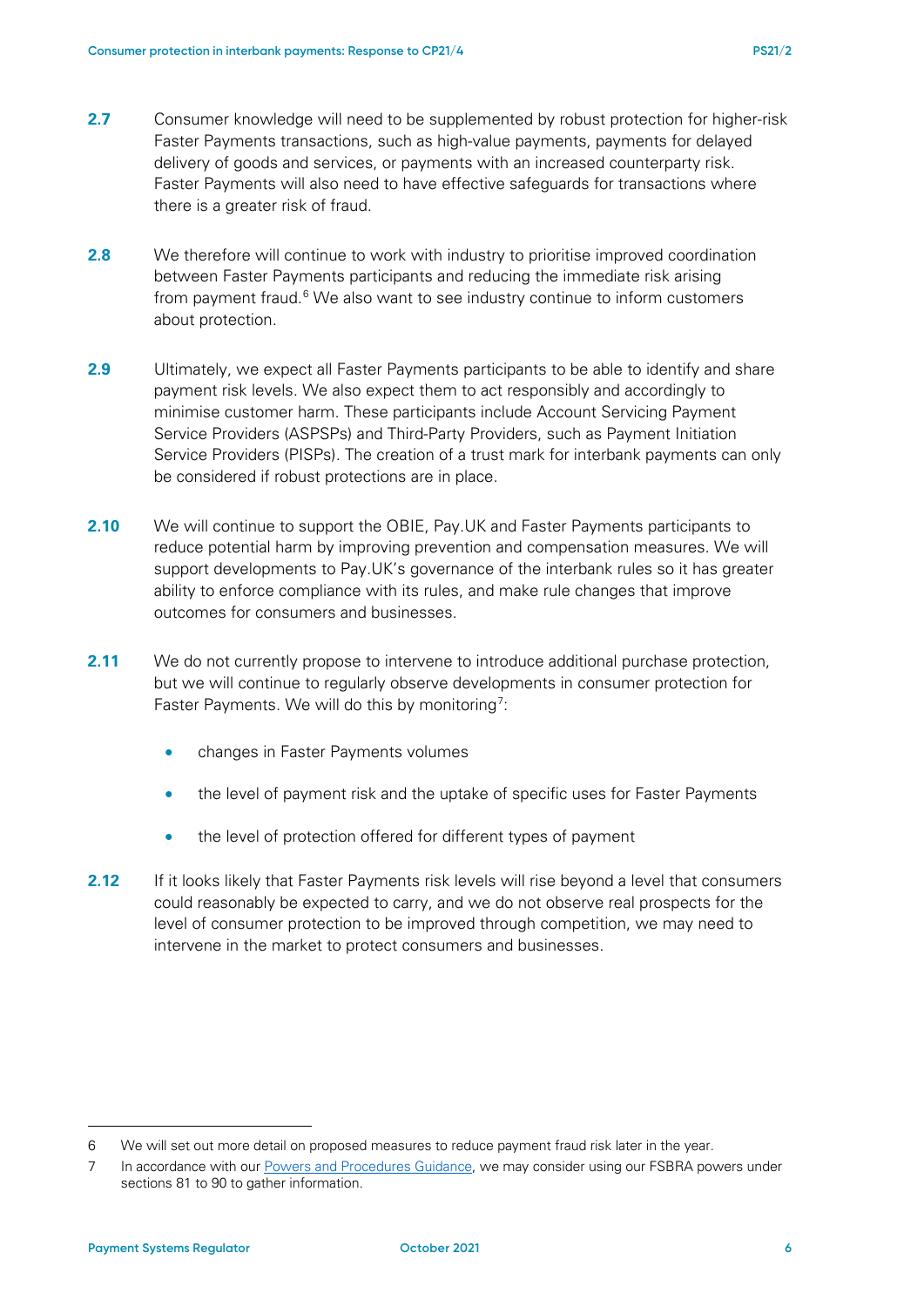# 3 Summary of responses

**3.1** The overall reaction to our call for views was mixed. Around 21% of respondents were supportive of our statement that greater protection is needed for certain interbank payments; around 23% were opposed. Around 56% of respondents believed more analysis is needed before a decision on increasing protection for purchases can be made.  $^8$  $^8$ 



#### **Figure 1: Overall sentiment of responses**

**3.2** There was a degree of variation in the responses. However, responses from within a category of respondents were often comparable. We broadly summarise the overall sentiments below.<sup>[9](#page-6-1)</sup>

## **Industry participants providing payment acceptance services and trade bodies representing them**

**3.3** Most responses in this category indicated that innovations enabling wider use of Faster Payments for retail purchases, and the propositions from PISPs in particular, are happening in a developing market. Most respondents thought providers of these

<span id="page-6-0"></span><sup>8</sup> Responses were weighted against different respondent categories.

<span id="page-6-1"></span><sup>9</sup> A more detailed summary of responses per question can be found in Annex 1. A full overview of the non-confidential responses we received can be found here: <https://psr.org.uk/publications/consultations/cp21-4-submissions/>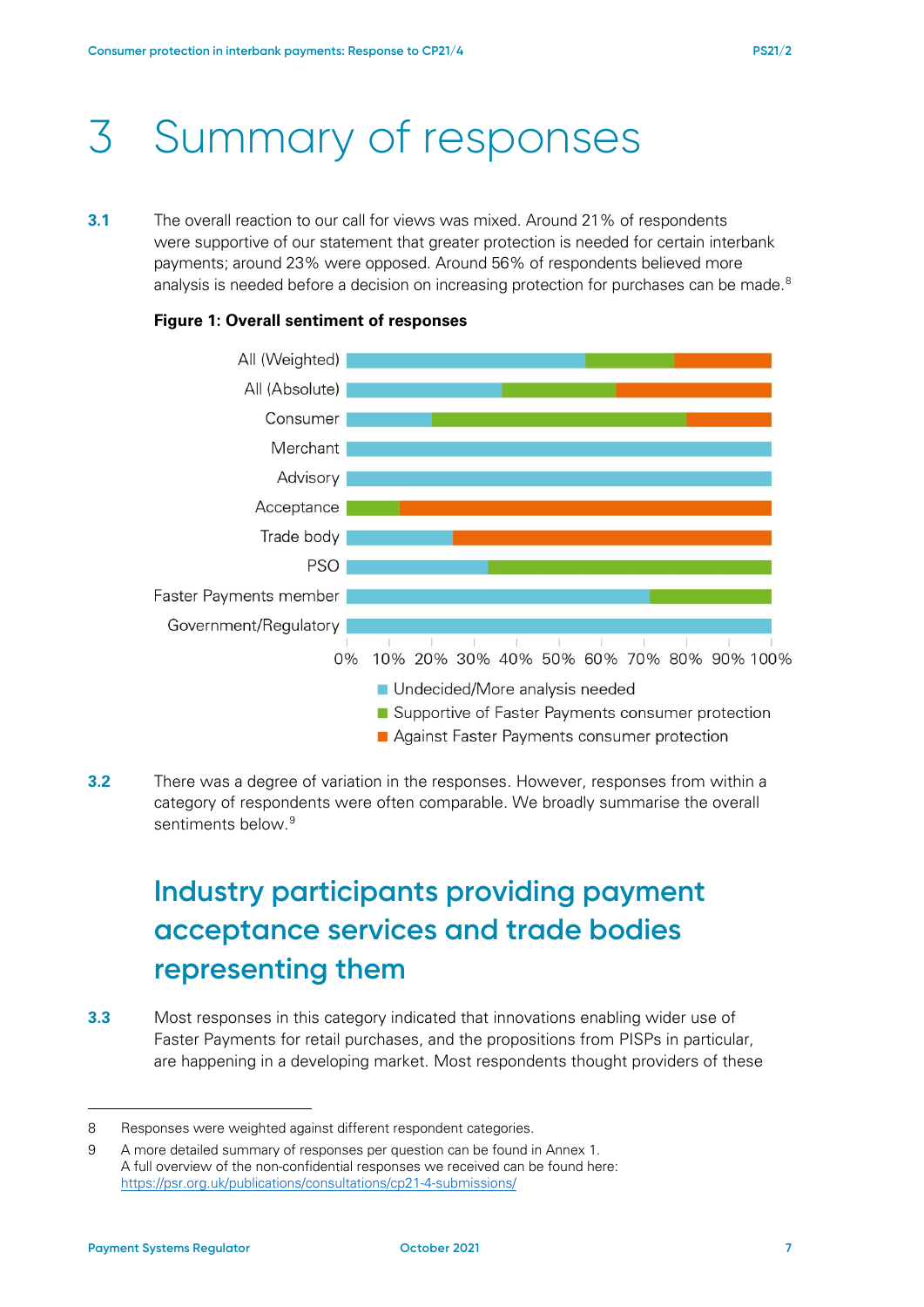services will prioritise the growth of Faster Payments in retail, so are incentivised to increase consumer trust in their services. This includes providing protection.

**3.4** In terms of liability, most respondents in this category felt the current legal provisions give enough protection. This includes the liability regime as set out in the Payment Services Regulations 2017 and more general consumer protection legislation.<sup>[10](#page-7-0)</sup> They firmly opposed introducing additional liability on PISPs for purchase protection and stressed that regulatory intervention at this stage would be disproportionate, as the current level of payment risk for Faster Payments transactions remains low but the costs of an intervention would be significant.

### **Faster Payments members and trade bodies representing them**

- **3.5** Responses in this category varied. Most Faster Payments members acknowledged that if people increasingly use Faster Payments for retail purchases, additional purchase protection could be needed. Some respondents indicated that the current, limited volume of retail payments over Faster Payments makes it difficult to assess the level of risk. They felt that more analysis would be needed to justify any regulatory intervention and to understand the costs of further protection requirements.
- **3.6** Some members thought the industry was unlikely to be able to coordinate on protection without the help of a central body. They also stressed the importance of consumer education about the protection for each payment method.

### **Payment system operators (PSOs)**

**3.7** PSOs were supportive of our goal to ensure the payments industry continues to improve their services for those who use Faster Payments to make purchases. They wanted to see Faster Payments develop into a system that could compete with payments traditionally made using card schemes. They believed that competition between payment systems would lead to better outcomes for consumers and businesses. They agreed that improved protection for purchases made using Faster Payments would help increase the competitive power of interbank payments.

### **Consumers and consumer representatives**

**3.8** Consumers and their representatives were broadly in favour of more protection for Faster Payments purchases. Most thought that in order to reach adequate levels of protection, regulatory intervention would be needed. The protection provided through Section 75 of the Consumer Credit Act was cited as an example.

<span id="page-7-0"></span><sup>10</sup> Including, but not limited to, the Consumer Rights Act and the Consumer Contracts Regulations.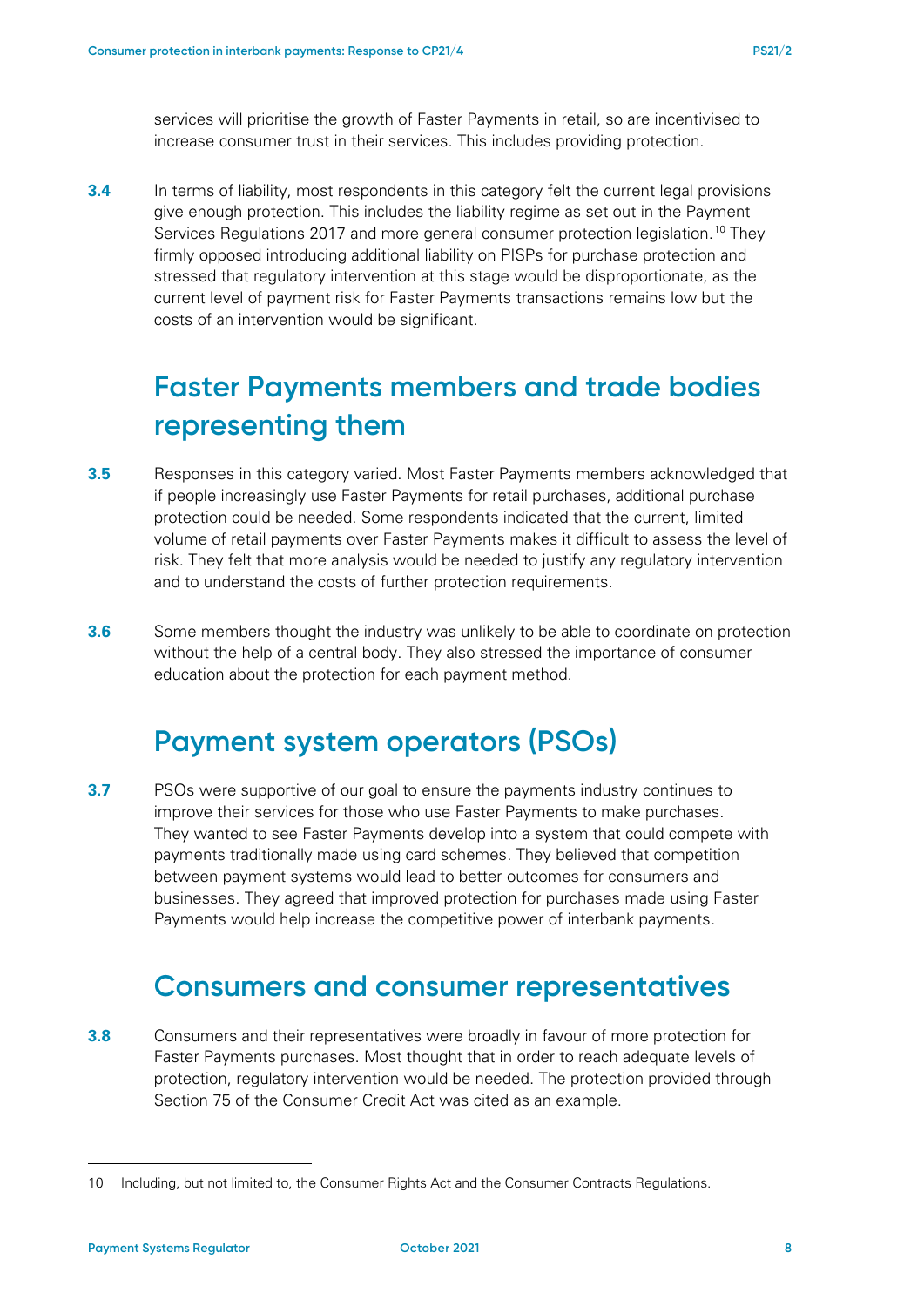**3.9** Most respondents in this category noted that consumers are often unaware of the levels of protection offered by different payment methods. They supported taking action to increase consumer awareness of protection (e.g. by explaining the differences between payment systems using accessible terminology or through the introduction of a trust mark). However, respondents also cautioned relying too heavily on this as a solution. They stressed that the consumers most at risk from fraud and other harm are often also the hardest to reach using this method.

### **Other categories**

- **3.10** We also received responses from the public sector, respondents representing retailers and respondents providing advisory services. Their input varied but was often in line with the responses summarised in the categories above. We received a low number of responses from businesses and trade associations.
- **3.11** We commissioned additional research to supplement the input from businesses, as we know that a consumer's choice is influenced by the payment options presented to them. This means that businesses are likely to play a key role in enabling a future increase in the use of Faster Payments for purchases.
- **3.12** The research was done by FieldworkHub Ltd between June and September 2021. It involved 20 in-depth interviews with a range of small and medium-sized businesses from across the UK. It revealed that not many businesses are aware of the possibility of using Faster Payments as an alternative to card payments at point of sale. It also showed that ease of use and reliability are key factors when businesses consider a payment option.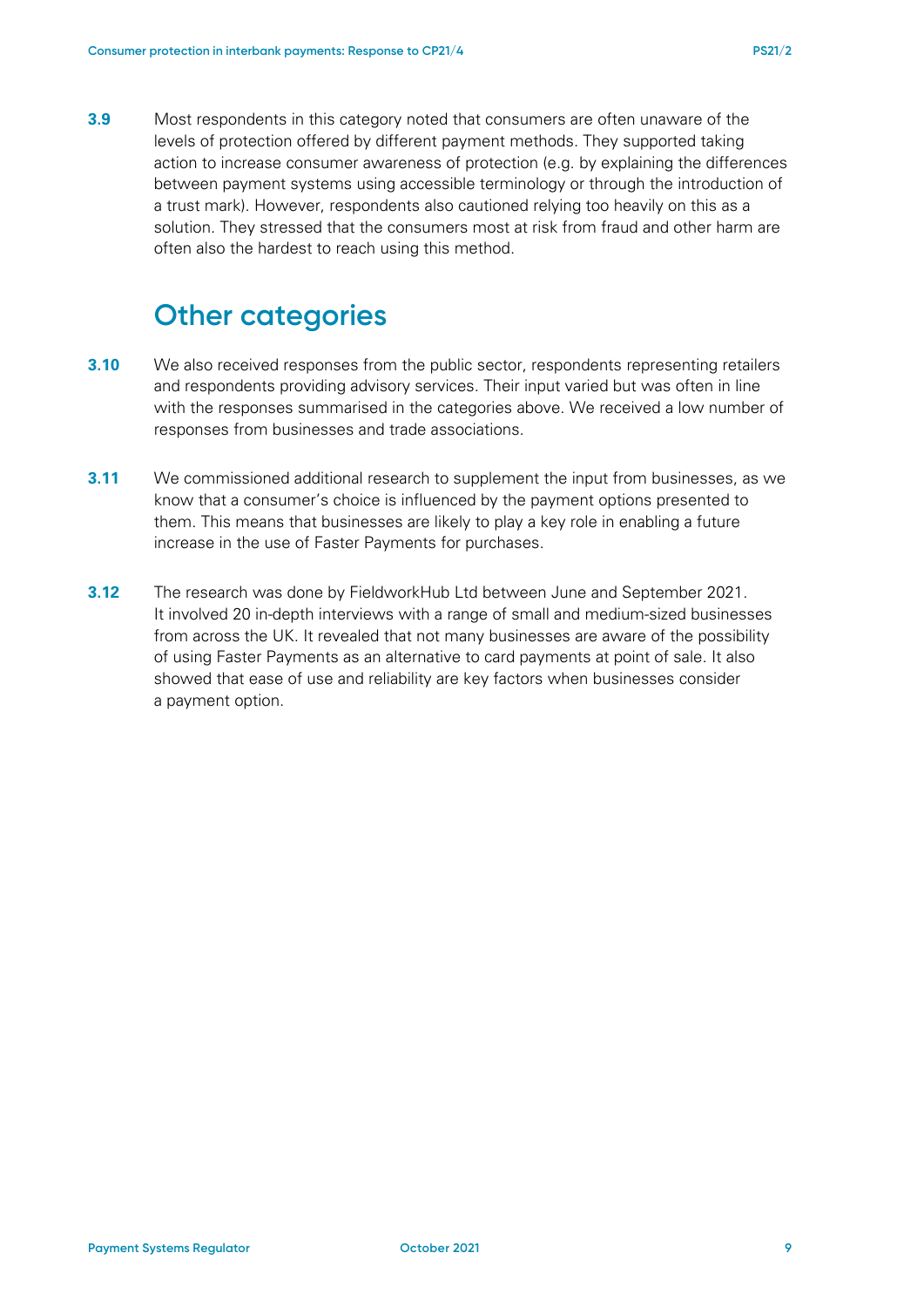# **Annex 1** Summary of responses per question

| <b>Question</b> |                                                                                                                                                             | <b>Evidence summary</b>                                                                                                                                                                                                                                                                                                                                                                                                                                                                                                    |
|-----------------|-------------------------------------------------------------------------------------------------------------------------------------------------------------|----------------------------------------------------------------------------------------------------------------------------------------------------------------------------------------------------------------------------------------------------------------------------------------------------------------------------------------------------------------------------------------------------------------------------------------------------------------------------------------------------------------------------|
| 1               | Do you agree that there<br>are insufficient consumer<br>protections for interbank<br>retail payments?                                                       | Responses to this question were mixed. Some thought<br>the current level of protection was sufficient because the<br>risk to consumers was low. Others thought that changes<br>to legislation would be a better way to provide consistent<br>levels of protection.                                                                                                                                                                                                                                                         |
|                 |                                                                                                                                                             | Consumers and their representatives were in<br>favour of purchase protection. Providers of payment<br>acceptance services were the group most opposed to<br>regulatory intervention.                                                                                                                                                                                                                                                                                                                                       |
| $\mathbf{2}$    | To what extent do you agree<br>that currently the industry<br>does not provide and<br>consumers do not<br>demand appropriate levels<br>of protection?       | There was a perception that consumer awareness of<br>protection was low. Some respondents argued that the<br>industry already provides appropriate levels of protection<br>because they have to comply with the PSRs 2017.<br>Respondents also indicated the market was likely to<br>provide protection in the future as a way to increase trust<br>in interbank payments.                                                                                                                                                 |
| 3               | Will there be any changes to<br>consumer or industry<br>behaviour that would reduce<br>the size of harm without the<br>need for intervention?<br>Why (not)? | Consumers and their representatives generally felt that<br>there is a need for regulatory intervention in order to limit<br>the harm. Some respondents said that retailers and<br>PISPs are already incentivised to provide and improve<br>protection to increase trust in their services. Others said<br>that increased consumer awareness may increase the<br>demand for more protection. Some respondents said that<br>Faster Payments participants are unlikely to coordinate<br>without guidance from a central body. |
| 4               | Do you foresee any difficulties<br>with providing the same<br>protection for on-us payments<br>as those that use an<br>interbank system?                    | Most respondents agreed that on-us transactions should<br>provide the same level of protection as interbank<br>transactions. Some stated that the risk for on-us<br>payments is generally lower. They believe consumer<br>awareness should be the focus so that demand for<br>protection increases and the market has the incentive<br>to provide protection.                                                                                                                                                              |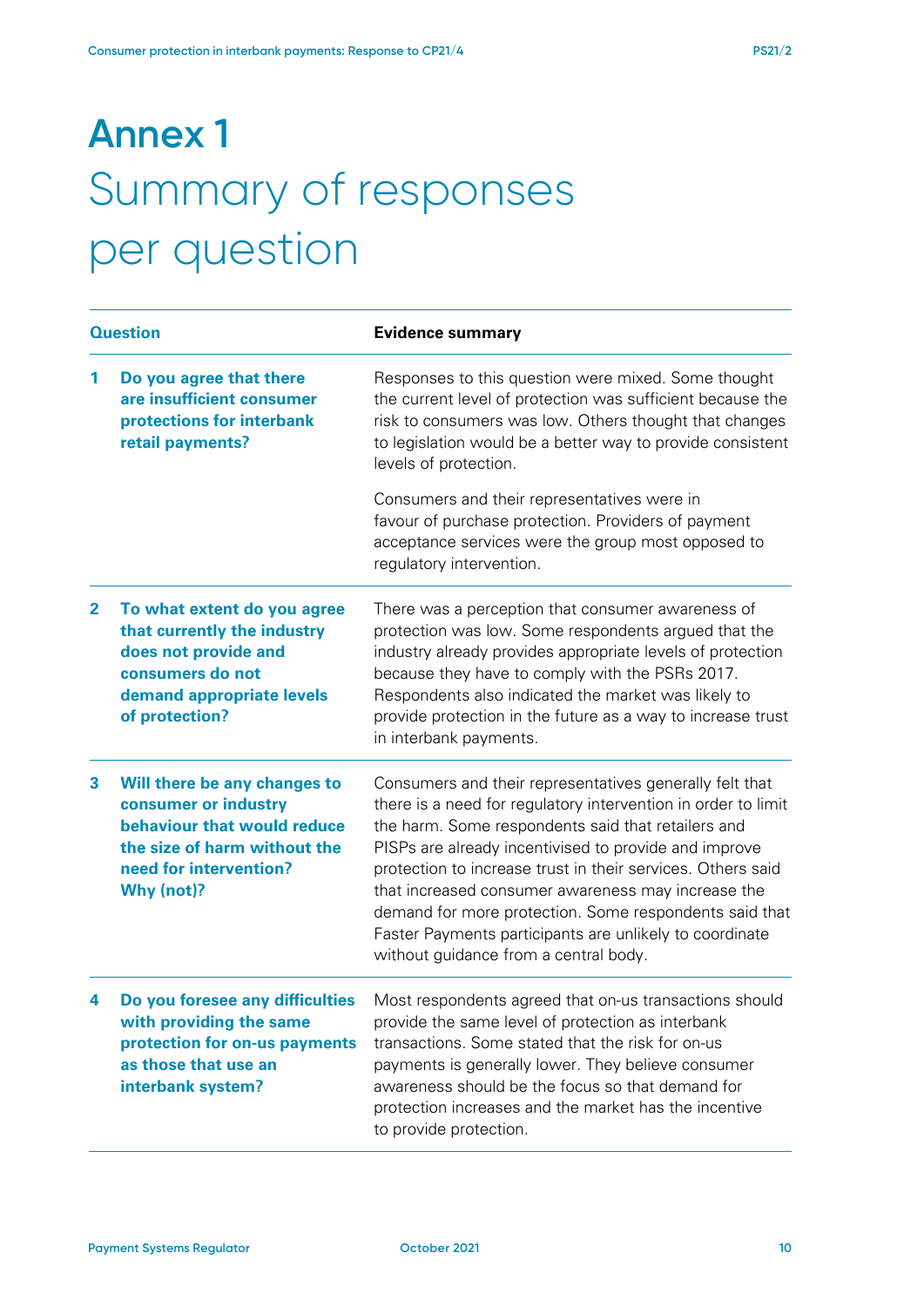| <b>Question</b> |                                                                                                                                                                                                          | <b>Evidence summary</b>                                                                                                                                                                                                                                                                                                                                                                                                                                                                                                                                                                                                                                       |  |
|-----------------|----------------------------------------------------------------------------------------------------------------------------------------------------------------------------------------------------------|---------------------------------------------------------------------------------------------------------------------------------------------------------------------------------------------------------------------------------------------------------------------------------------------------------------------------------------------------------------------------------------------------------------------------------------------------------------------------------------------------------------------------------------------------------------------------------------------------------------------------------------------------------------|--|
| 5               | <b>Should payment protection</b><br>be introduced for use cases<br>related to paying for purchase<br>transactions and/or any other<br>use cases? Why (not)?                                              | Payment acceptance service providers (as well as the<br>trade bodies representing them) generally thought<br>existing legislation provides enough protection. They also<br>indicated the market could provide additional protection,<br>but it needed time to scale and build trust. Some stated<br>that if purchase protection is introduced, it should be<br>done through legislation or as a form of insurance. Others<br>said that if purchase protection is introduced that is<br>equivalent to the chargeback system used in card<br>schemes, this would result in disproportionate costs for<br>industry and make interbank payments less competitive. |  |
|                 |                                                                                                                                                                                                          | Faster Payments members were more supportive of<br>purchase protection. They do think more work is needed<br>to identify proportional and sustainable solutions. Some<br>respondents indicated that improving payment risk level<br>sharing could be a start; some said that purchase<br>protection is better addressed by legislation; and others<br>said that the focus should be on increasing consumer<br>awareness of protection.                                                                                                                                                                                                                        |  |
|                 |                                                                                                                                                                                                          | PSOs were in favour of purchase protection, but<br>indicated this would require changes to data standards to<br>enable Faster Payments participants to identify use cases<br>and assess risk.                                                                                                                                                                                                                                                                                                                                                                                                                                                                 |  |
| 6               | To what extent should<br>payment protection be<br>introduced for retail purchases<br>with the liability for refunding<br>the consumer imposed on                                                         | Respondents broadly agreed that retailers should be liable<br>and responsible for issuing refunds. Some respondents<br>said that any additional liability should be based on<br>existing liability in the Consumer Rights Act 2015.                                                                                                                                                                                                                                                                                                                                                                                                                           |  |
|                 | either sellers or the seller's<br><b>PSP or PISP?</b>                                                                                                                                                    | Some respondents acknowledged that purchase<br>protection should be introduced, but only at a later stage<br>when purchase transactions with Faster Payments are<br>more established. Some industry participants that provide<br>payment acceptance services reiterated that their focus<br>is on increasing trust in their services, which means they<br>already have an incentive to provide purchase protection.                                                                                                                                                                                                                                           |  |
| 7               | <b>Would changing the liability</b><br>framework so that sellers or<br>their PSPs are liable for loss<br>lead to a change in<br>commercial relationship<br>between sellers and their<br>PSPs? Why (not)? | Some payment acceptance service providers said that<br>liability on industry participants would mean<br>disproportionate costs and may make interbank<br>payments less competitive. Others said it could result in<br>stricter onboarding requirements for businesses and<br>slower settlement speed. It could also lead to Faster<br>Payments participants collecting more data, to allow<br>them to assess different risk profiles.                                                                                                                                                                                                                         |  |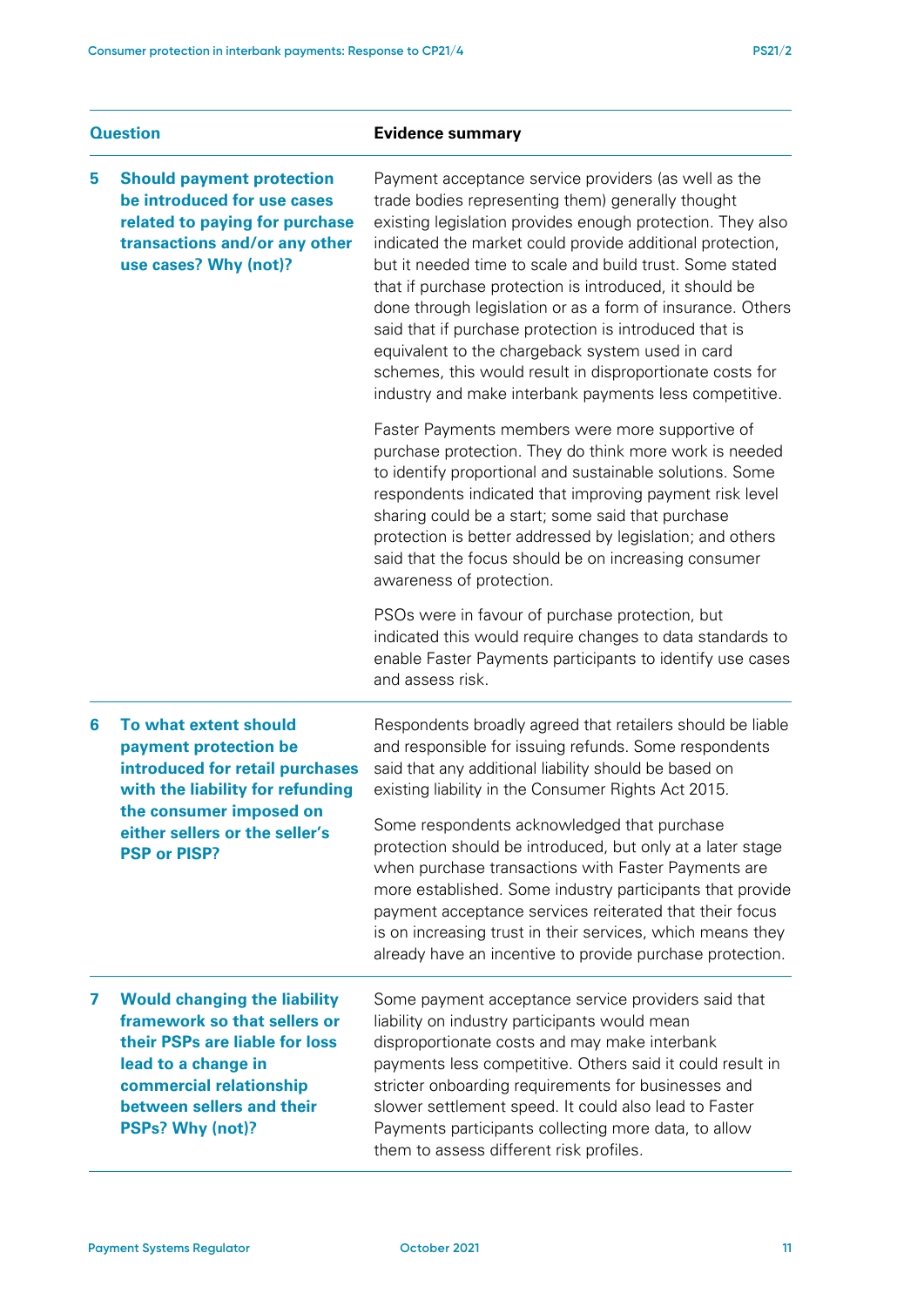| <b>Question</b> |                                                                                                                                                                                                                                              | <b>Evidence summary</b>                                                                                                                                                                                                                                                                                                                                                                                                                                                                                                                   |  |
|-----------------|----------------------------------------------------------------------------------------------------------------------------------------------------------------------------------------------------------------------------------------------|-------------------------------------------------------------------------------------------------------------------------------------------------------------------------------------------------------------------------------------------------------------------------------------------------------------------------------------------------------------------------------------------------------------------------------------------------------------------------------------------------------------------------------------------|--|
| 8               | <b>Should any new payment</b><br>protection arrangements be<br>extended to recurring and<br>variable recurring payments?<br>Why (not)?                                                                                                       | Payment acceptance service providers generally<br>responded that it isn't necessary to have additional<br>protection for variable recurring payments (VRPs). Some<br>said the OBIE had already consulted on this topic and<br>implemented additional measures for VRPs. Faster<br>Payments members generally thought protection<br>between single and recurring payments should be the<br>same. Some said that VRPs need more consideration<br>because they are riskier. Others stated that sweeping<br>would also need to be considered. |  |
| 9               | To what extent do you think<br>payment protection for<br>recurring and variable<br>recurring payments should<br>be extended beyond the<br>last payment?                                                                                      | Respondents generally agreed that a well-defined end<br>point would be necessary, but that the limit should be<br>determined by the payment purpose. Some respondents<br>thought the same limit should apply regardless of<br>whether a payment is single or recurring. Some said that<br>the existing legislation is sufficient. They stressed that<br>the cost of additional liability would create a barrier to<br>entry for PISPs.                                                                                                    |  |
| 10              | To what extent do you think a<br>threshold value should be<br>used to determine which<br>payments are covered under<br>payment protection, and if you<br>agree a threshold should be<br>used, what do you think that<br>threshold should be? | There was no consensus on whether a threshold value<br>should be used among respondents. Some suggested it<br>could follow the same thresholds as are used in the<br>chargeback system for card payments. Some<br>respondents, in particular consumer representatives,<br>were against a threshold, saying it would affect<br>vulnerable consumers the most. Others thought it was<br>too early to consider the details of any liability<br>arrangements.                                                                                 |  |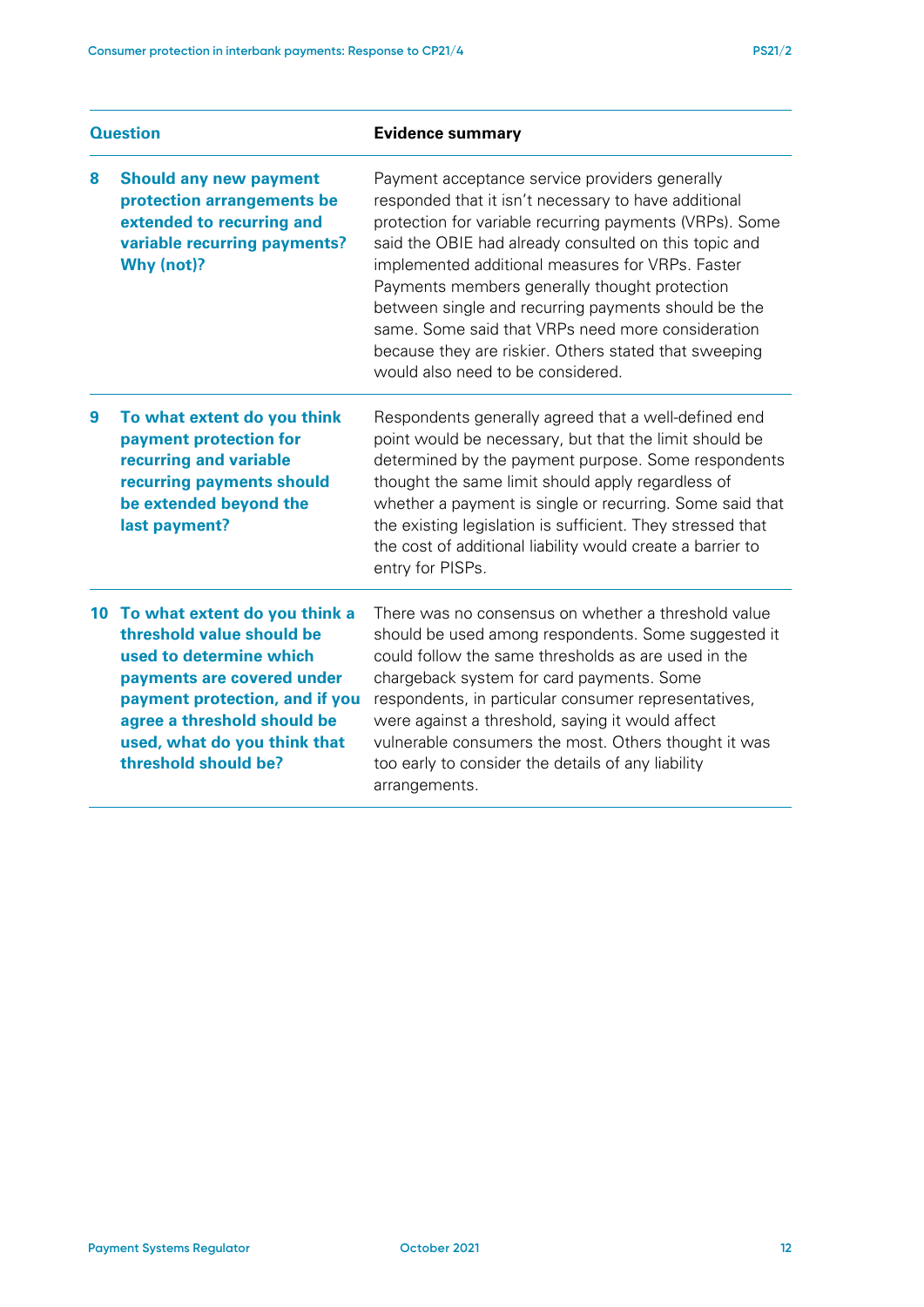| <b>Question</b>  |                                                                                                                                                                          | <b>Evidence summary</b>                                                                                                                                                                                                                                                                                                                                                                                                                                                                       |  |
|------------------|--------------------------------------------------------------------------------------------------------------------------------------------------------------------------|-----------------------------------------------------------------------------------------------------------------------------------------------------------------------------------------------------------------------------------------------------------------------------------------------------------------------------------------------------------------------------------------------------------------------------------------------------------------------------------------------|--|
| 11.              | To what extent are you<br>currently able to identify<br>different types of payments?                                                                                     | There was great variation in respondents' ability to<br>identify different payment types. Some said they could<br>indicate all types of payments. Others said they could<br>identify retail purchases if they had a service contract<br>with the retailer. Others admitted they had limited ability<br>to identify payment types.                                                                                                                                                             |  |
|                  |                                                                                                                                                                          | Some respondents pointed out that privacy requirements<br>could affect the ability to identify payment types. Others<br>said that ISO 20022 would increase the ability to identify<br>payment types; they suggested this should only be<br>considered as part of the New Payments Architecture.                                                                                                                                                                                               |  |
|                  |                                                                                                                                                                          | Pay. UK said they have a role to play to help Faster<br>Payments participants with the identification of payment<br>types through the use of data, standards and technical<br>solutions. Pay UK's view is that it may be necessary to<br>develop a retail overlay with the ability to vary the<br>payment journey so that the flow of non-purchase<br>Faster Payments transactions is not disrupted.                                                                                          |  |
| 12 <sup>12</sup> | Do you think a combination of<br>use case and transaction value<br>should be used to determine<br>which payments are covered<br>under payment protection?<br>Why (not)?  | Respondents generally thought purchase protection<br>should be based on multiple factors (e.g. payee type, use<br>case, value, trusted account, etc) and be relative to the<br>payment risk. Some respondents said purchase<br>protection similar to the chargeback system in card<br>schemes would result in excessive costs. Respondents<br>also said that using complicated models to decide which<br>payments are covered by protection would lead to<br>concerns for consumer education. |  |
|                  | 13 Do you think the relationship<br>between sellers and their PSPs<br>might be affected if protection<br>is offered on a use-case basis?<br>Why (not)?                   | Most respondents agreed that purchase protection would<br>increase costs and pass those costs on to the customer.<br>They also expressed concern that it would make the<br>payment method less competitive. Respondents<br>stressed that a commercial model would need to be<br>created if purchase protection is introduced. Some<br>responses said stricter onboarding requirements could<br>have large disadvantages for SMEs.                                                             |  |
|                  | 14 To what extent are you<br>currently able to identify the<br>different types of payee?<br>Including whether the payee<br>is a business, organisation<br>or a consumer? | Most respondents said that they could distinguish<br>between certain categories of payees. Some stated that<br>Confirmation of Payee is a useful tool to help identify<br>payee type. Others stressed that identifying SMEs may<br>be more difficult as they may hold personal accounts.<br>Some responses pointed out that ISO 20022 could help<br>identify payee types.                                                                                                                     |  |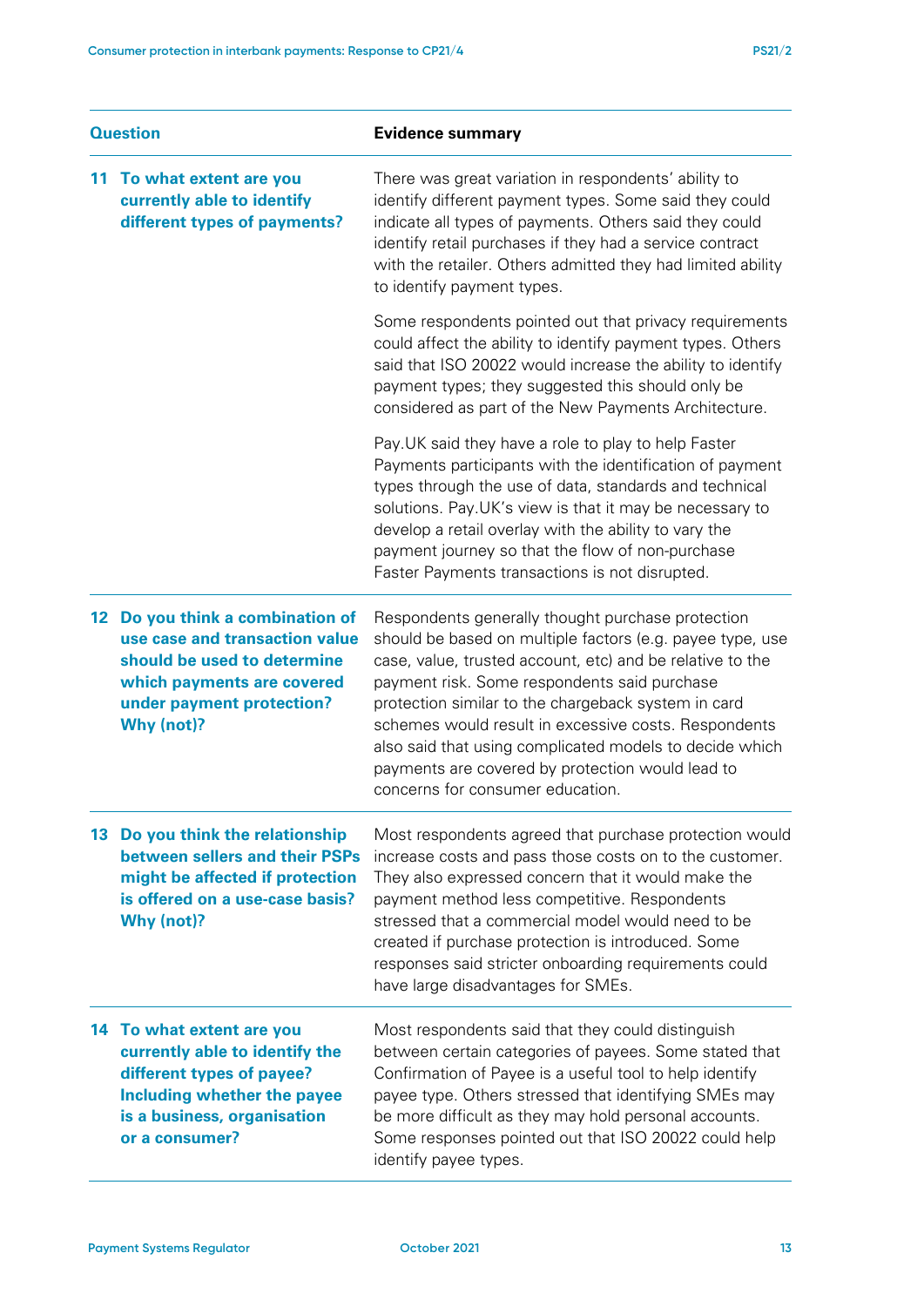| <b>Question</b> |                                                                                                                                                                                                                                                                              | <b>Evidence summary</b>                                                                                                                                                                                                                                                                                                                                                                                                                                                                                                                                                                                                                                                        |  |
|-----------------|------------------------------------------------------------------------------------------------------------------------------------------------------------------------------------------------------------------------------------------------------------------------------|--------------------------------------------------------------------------------------------------------------------------------------------------------------------------------------------------------------------------------------------------------------------------------------------------------------------------------------------------------------------------------------------------------------------------------------------------------------------------------------------------------------------------------------------------------------------------------------------------------------------------------------------------------------------------------|--|
| 15              | Do you think the identity of<br>the payer and payee should be<br>used to determine which<br>payments are covered under<br>payment protection?<br>Why (not)?                                                                                                                  | Payment acceptance service providers said again that<br>additional protection is not needed at the moment.<br>They stressed that introducing purchase protection like<br>the chargeback system used in card schemes would<br>introduce disproportionate costs and create a barrier to<br>entry for PISPs. They said the development of purchase<br>protection should come from commercial propositions.<br>Some Faster Payments members highlighted that,<br>although useful, the payee/payer's identity would not be<br>sufficient by itself and that message standards would<br>need to be changed. Some were concerned about<br>compliance with data protection regulation. |  |
|                 | <b>16 To what extent would</b><br>a consumer protection<br>governance process<br>be beneficial for<br>interbank payments?                                                                                                                                                    | Some respondents said that more analysis would be<br>needed to define a governance framework and justify<br>the need for one. Others said that a framework that<br>includes liability and dispute resolution arrangements<br>would be crucial.<br>Respondents suggested we play a facilitating role to<br>help develop a dispute resolution framework and a<br>scheme where providers commit to minimum standards.<br>Others suggested we should collaborate with the OBIE<br>on governance.                                                                                                                                                                                   |  |
|                 | 17 Would having a standardised<br>process for claiming consumer<br>protection make you more<br>confident in using interbank<br>systems or recommending<br>them for retail purchases to<br>your customers? Why (not)?                                                         | Most respondents acknowledged that standardisation<br>could be useful to increase trust in the payment system<br>and increase consumer awareness about protection<br>processes. Some pointed out that a standardised process<br>would be too expensive to develop at this stage and<br>would require an economic model to operate.<br>Some respondents said that standardisation could be<br>especially useful for those who are not confident in their<br>financial literacy.                                                                                                                                                                                                 |  |
|                 | 18 To what extent can promoting<br>consumer awareness around<br>the level of protection offered<br>(including by the suggestions<br>outlined in paragraphs 5.5 and<br>5.6 [of the consultation paper])<br>help to empower consumers<br>to make choices that<br>protect them? | Most respondents recognised the need to improve<br>knowledge about consumer protection. It was suggested<br>that one way of doing so could be explaining the<br>differences between payment methods using<br>terminology that consumers understand. Some pointed<br>out that education may only be of limited help for the<br>financially less confident, as they are often the most<br>difficult to reach. Some respondents also pointed out<br>that, although useful, the creation of a trust mark may be<br>costly.                                                                                                                                                         |  |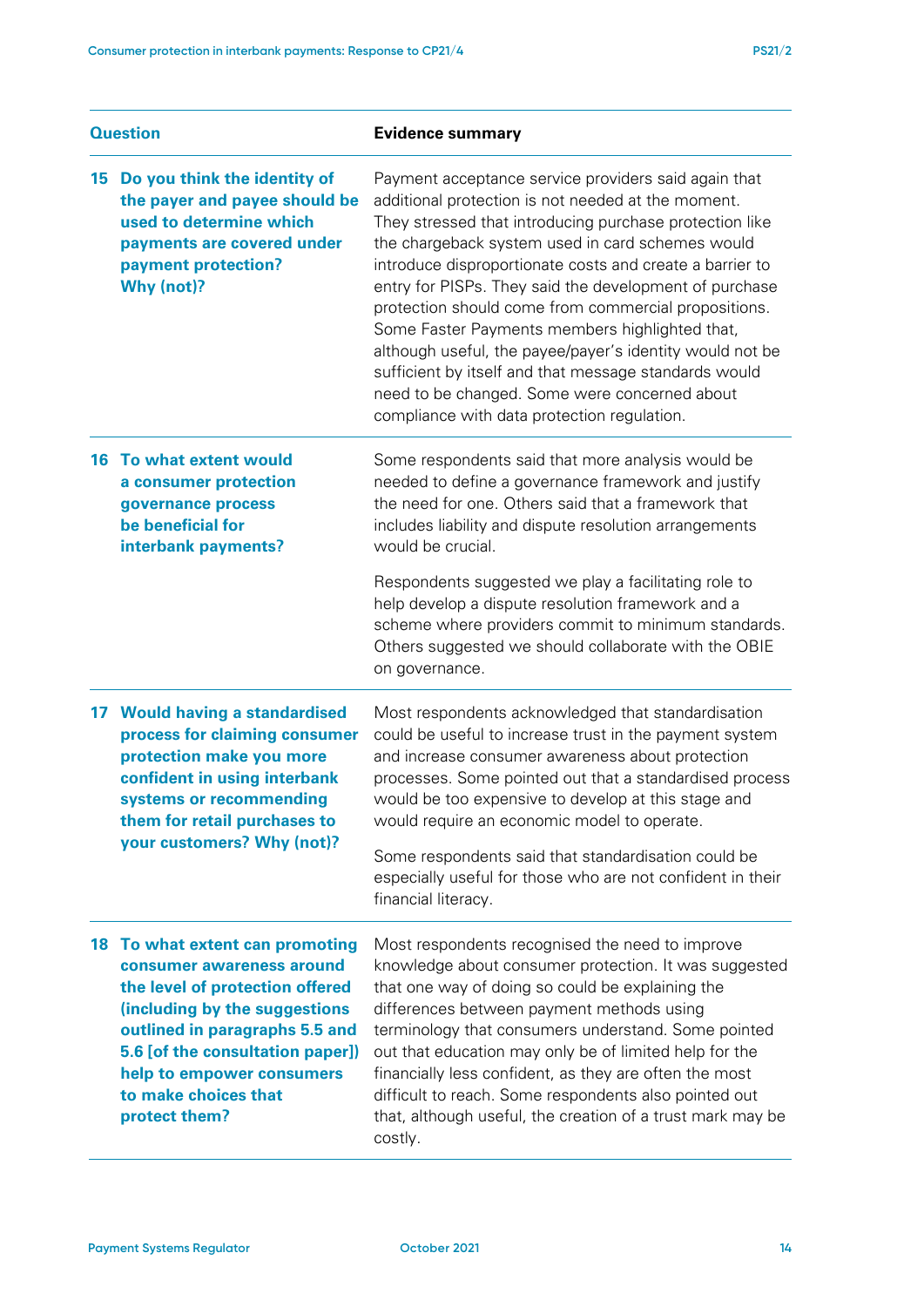| <b>Question</b> |                                                                                                                                                                                                           | <b>Evidence summary</b>                                                                                                                                                                                                                                                                                                                                                                                                                                                                                                                                                                          |  |
|-----------------|-----------------------------------------------------------------------------------------------------------------------------------------------------------------------------------------------------------|--------------------------------------------------------------------------------------------------------------------------------------------------------------------------------------------------------------------------------------------------------------------------------------------------------------------------------------------------------------------------------------------------------------------------------------------------------------------------------------------------------------------------------------------------------------------------------------------------|--|
|                 | 19 Who do you think is best<br>placed to ensure consumers<br>understand the protections<br>offered to them and why?                                                                                       | Most respondents said the responsibility for educating<br>consumers should be shared by the payments industry,<br>the public sector and retailers. Some respondents<br>thought regulatory oversight could be useful in this case.                                                                                                                                                                                                                                                                                                                                                                |  |
|                 | 20 Which party involved in an<br>interbank payment do you<br>think a consumer is most<br>likely to ask to resolve a<br>dispute and why?                                                                   | Respondents generally thought consumers would go<br>to their retailer first and would only approach their own<br>payment service provider after that.                                                                                                                                                                                                                                                                                                                                                                                                                                            |  |
| 21              | How, if at all, would your<br>response change if retail<br>purchases through<br>interbank payment systems<br>were to increase?                                                                            | Most respondents indicated it wouldn't change their<br>response and thought that consumers would still<br>approach their retailer first, as they still hold the primary<br>relationship with their customers. Others acknowledged<br>that if retail purchases with higher risk levels move<br>across to interbank payments systems, new<br>requirements may be necessary.                                                                                                                                                                                                                        |  |
|                 | 22 To what extent do your<br>current communication<br>channels allow you to<br>effectively address<br>consumer enquiries and<br>issues with other parties<br>involved in a disputed<br>interbank payment? | Payment acceptance service providers said they often<br>have difficulty contacting other industry participants.<br>They also said their customers can complain via internal<br>processes and are generally forwarded to the retailer for<br>purchase disputes. Faster Payments members pointed<br>out that although communication channels exist, they<br>were not designed to settle purchase disputes.<br>Some respondents suggested communication at the<br>point of sale could increase consumer awareness.<br>They said that 'automation and machine learning'<br>could improve efficiency. |  |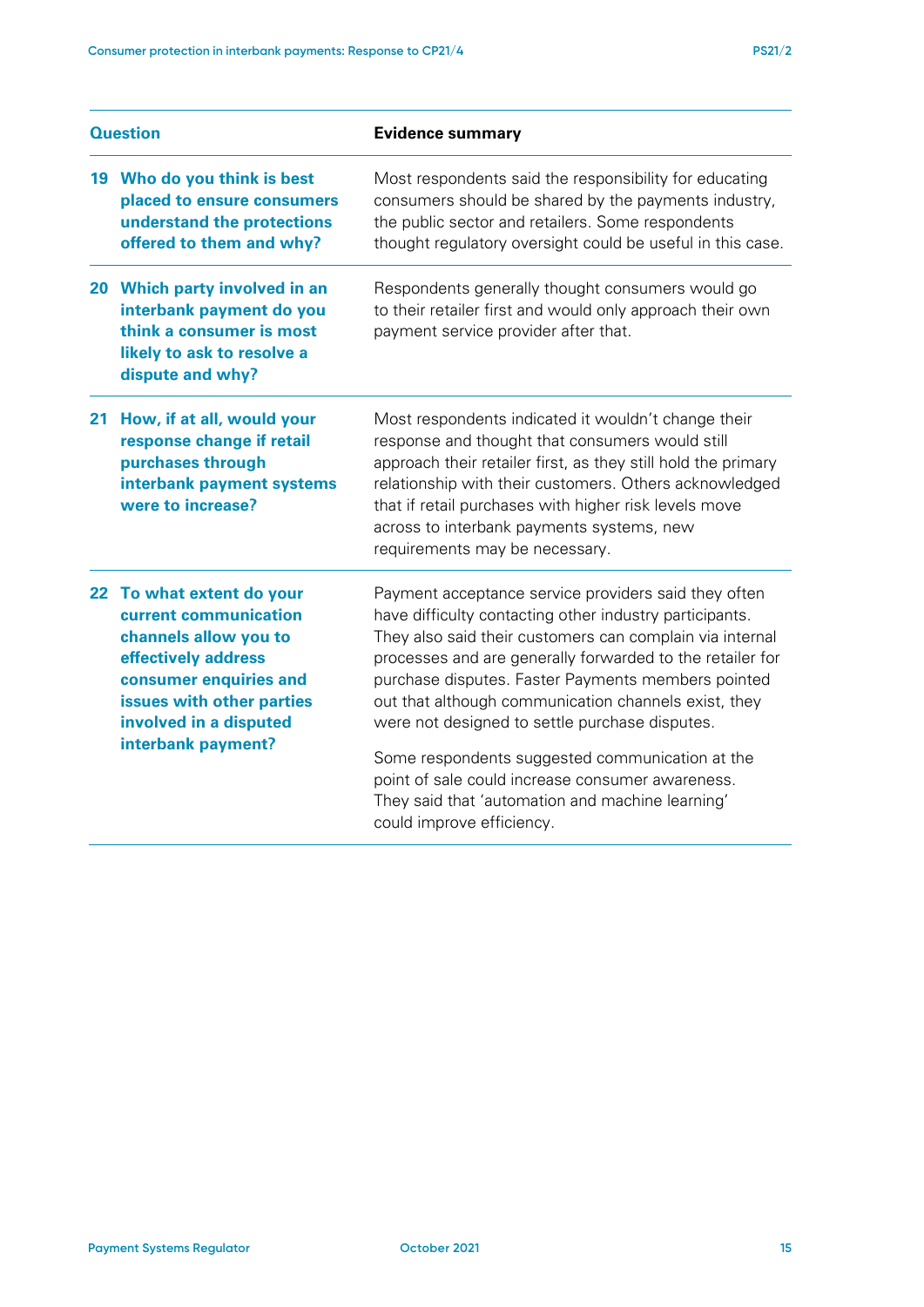| <b>Question</b> |                                                                                                                                                                                      | <b>Evidence summary</b>                                                                                                                                                                                                                                                                                                                                                                                                      |  |
|-----------------|--------------------------------------------------------------------------------------------------------------------------------------------------------------------------------------|------------------------------------------------------------------------------------------------------------------------------------------------------------------------------------------------------------------------------------------------------------------------------------------------------------------------------------------------------------------------------------------------------------------------------|--|
| 23              | To what extent do you prefer<br>any of the options as outlined<br>in paragraphs 5.18 to 5.27<br>[of the consultation paper],                                                         | Payment acceptance service providers reiterated that<br>they thought no additional purchase protection is required<br>at this stage. They stressed that if additional protections<br>are developed, these should be done by industry.                                                                                                                                                                                        |  |
|                 | or any alternative options<br>we should consider?                                                                                                                                    | Faster Payments members thought the same rules should<br>apply for all Faster Payments participants, including<br>Account Servicing Payment Service Providers and Third-<br>Party Providers. They did not favour voluntary models.                                                                                                                                                                                           |  |
|                 |                                                                                                                                                                                      | Some respondents said more analysis was needed to<br>determine a governance framework. They said the<br>rules would need to apply to all participants equally and<br>be enforceable.                                                                                                                                                                                                                                         |  |
|                 |                                                                                                                                                                                      | Pay. UK suggested that a retail overlay should<br>be considered.                                                                                                                                                                                                                                                                                                                                                             |  |
|                 | 24 Who do you think is best<br>placed to enforce interbank<br>consumer protection claims<br>against both payment<br>initiators and payment<br>service providers?                     | Most respondents agreed a central body should enforce<br>compliance with standards. Respondents did not agree<br>on which body is currently best placed. Some suggested<br>that a new governance system may be needed; or an<br>existing organisation would need more responsibilities<br>and tools to ensure compliance. Others said that<br>regulatory oversight over compliance would be useful.                          |  |
|                 | 25 To what extent do you think<br>legislative or regulatory<br>intervention is required to<br>introduce a process that<br>allows consumers to raise an<br>interbank payment dispute? | Most respondents thought that regulatory intervention<br>would be disproportionate at this stage. Some<br>respondents pointed out that existing legislation already<br>provides sufficient levels of protection; others thought<br>more analysis on costs would be needed to justify any<br>intervention.                                                                                                                    |  |
|                 |                                                                                                                                                                                      | Some respondents, however, supported either regulatory<br>intervention to set standards, or legislative change to<br>widen the remit of Faster Payment rules. Others<br>suggested that the PSR should monitor the growth in<br>Faster Payments volumes and could play a coordination<br>role to develop a common dispute resolution framework<br>and an accreditation scheme where providers commit to<br>minimum standards. |  |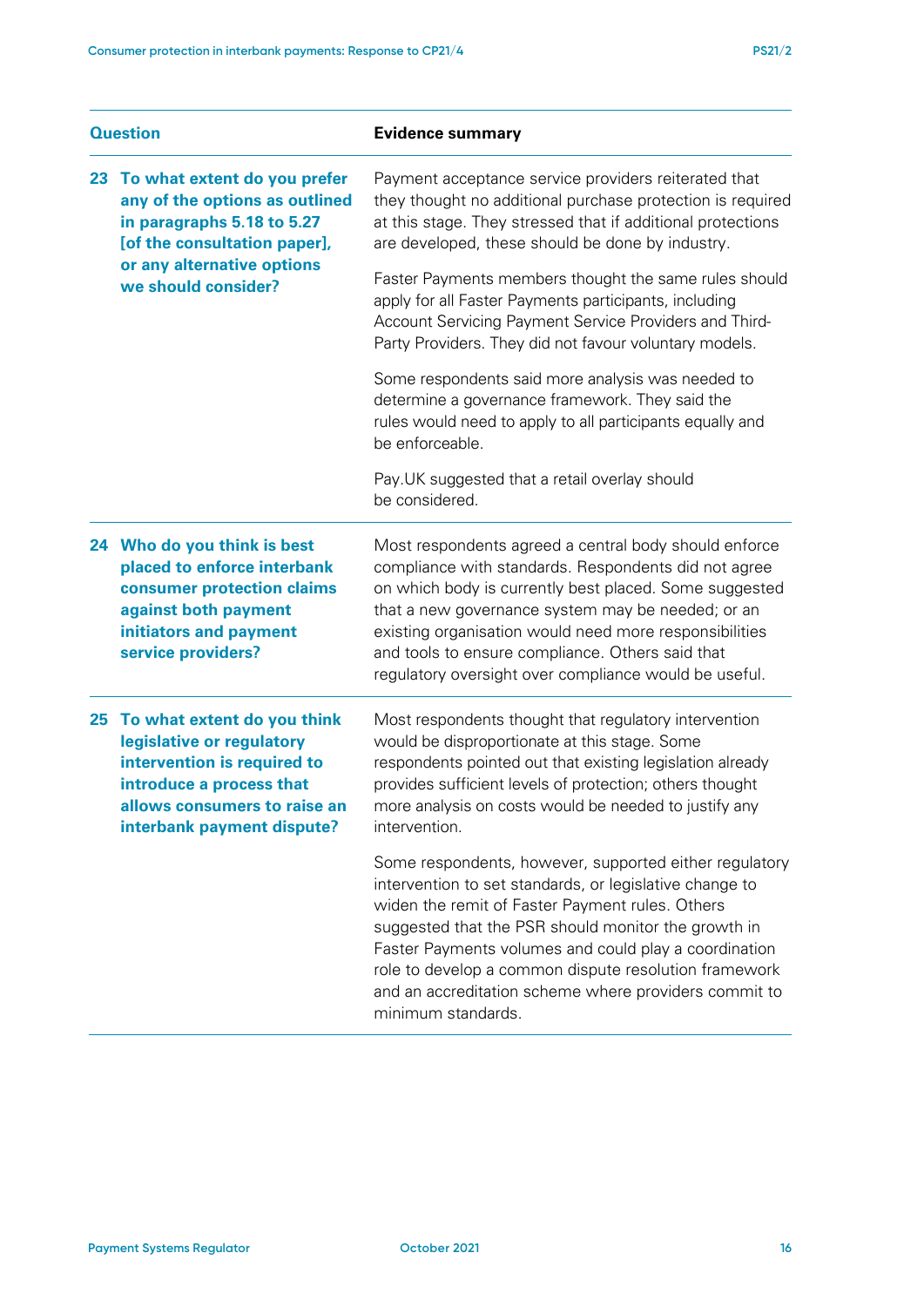| <b>Question</b> |                                                                                                                                                                               | <b>Evidence summary</b>                                                                                                                                                                                                                                                                                                                                                                                                                                                                                                                                                                                                   |  |
|-----------------|-------------------------------------------------------------------------------------------------------------------------------------------------------------------------------|---------------------------------------------------------------------------------------------------------------------------------------------------------------------------------------------------------------------------------------------------------------------------------------------------------------------------------------------------------------------------------------------------------------------------------------------------------------------------------------------------------------------------------------------------------------------------------------------------------------------------|--|
| 26              | Do you agree with our<br>assessment of the likely<br>costs and benefits?                                                                                                      | Most respondents focused their response on the likely<br>costs of protection. Some stated that additional purchase<br>protection would significantly increase costs and make<br>interbank payments less competitive compared to card<br>payments. Others stated that the benefits from additional<br>purchase protection would be limited because the risks<br>to consumers are currently low. Some respondents said<br>more analysis would be needed to understand the<br>severity of certain costs and unintended consequences.                                                                                         |  |
| 27              | <b>Which costs and benefits do</b><br>you think are likely to be the<br>most significant and why?                                                                             | Consumers and their representatives thought the<br>benefits of purchase protection would outweigh the<br>costs. Payment acceptance service providers and the<br>trade bodies representing them thought purchase<br>protection would create additional costs for PISPs. This<br>could cause PISPs to exit the market or be prohibited<br>from entering the market. This would reduce competition<br>between interbank and card payments. Other<br>respondents also thought the costs related to purchase<br>protection, including the cost of acceptance, regulatory<br>asymmetry, and moral hazard, would be substantial. |  |
|                 | 28 Who do you think would<br>and should bear the cost<br>of additional consumer<br>protection and/or<br>governance?                                                           | Some respondents thought the costs should fall on<br>retailers. Others thought that Faster Payments members<br>should bear the costs but could recuperate them through<br>a commercial model. Others also thought more analysis<br>was needed.<br>Some respondents stressed that consumers should not                                                                                                                                                                                                                                                                                                                     |  |
|                 |                                                                                                                                                                               | bear the cost of protection. Others thought that costs are<br>likely to be indirectly passed on to consumers.                                                                                                                                                                                                                                                                                                                                                                                                                                                                                                             |  |
| 29              | To what extent would<br>consumer protection<br>measures introduce<br>significant costs to your<br>business or the need to<br>change service contracts<br>with your customers? | Most industry participants agreed that purchase<br>protection would introduce significant costs and would<br>be likely to affect their business model. Some agreed<br>that it would require changes to contracts and that<br>purchase protection could change the banking<br>relationship for business clients. Consumers and their<br>representatives thought that the cost of protection would<br>be related to the payment risk level.                                                                                                                                                                                 |  |
|                 |                                                                                                                                                                               | Respondents were in favour of taking a phased approach<br>to consumer protection.                                                                                                                                                                                                                                                                                                                                                                                                                                                                                                                                         |  |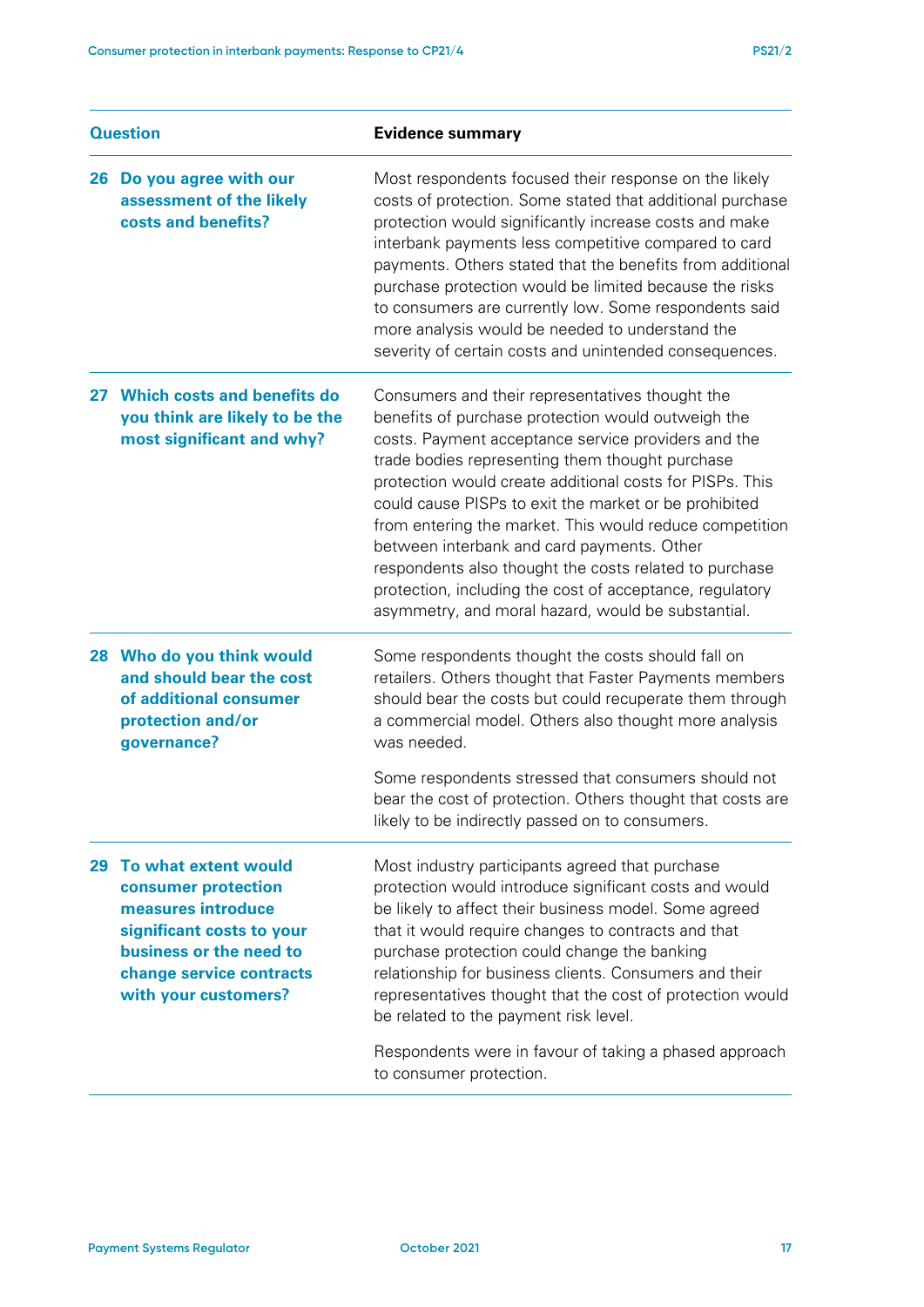# **Annex 2 Glossary**

| <b>Expression or abbreviation</b>                    | <b>Definition</b>                                                                                                                                                                                                                                                                                                                                                                                                                     |
|------------------------------------------------------|---------------------------------------------------------------------------------------------------------------------------------------------------------------------------------------------------------------------------------------------------------------------------------------------------------------------------------------------------------------------------------------------------------------------------------------|
| <b>Account servicing payment</b><br>service provider | An organisation which provides and maintains a payment<br>account for a payer as defined by the Payment Services<br>Regulations 2017.                                                                                                                                                                                                                                                                                                 |
| <b>Confirmation of Payee</b>                         | An account name checking service that helps to make sure<br>payments aren't sent to the wrong bank or building society<br>account. For more information, see https://www.psr.org.uk/our-<br>work/app-scams/.                                                                                                                                                                                                                          |
| <b>Contingent Reimbursement</b><br><b>Model Code</b> | An industry code which came into force in May 2019 and<br>requires signatories to reimburse customers for Authorised<br>Push Payment (APP) scams if they've done nothing wrong. An<br>APP scam is when a person or business is tricked into<br>transferring money to a fraudster, thinking that they are<br>sending money to a legitimate person or company. For more<br>information, see https://www.psr.org.uk/our-work/app-scams/. |
| <b>Faster Payments</b>                               | A payment scheme owned and operated by Pay. UK which<br>enables mobile, internet, telephone and standing order<br>payments to move quickly and securely from one account to<br>another, 24 hours a day. For more information, see<br>https://www.fasterpayments.org.uk/.                                                                                                                                                              |
| <b>Interbank payments</b>                            | Payments which allow money to be transferred directly from<br>one account to another.                                                                                                                                                                                                                                                                                                                                                 |
| <b>Open Banking</b>                                  | Open Banking lets people share their payment account<br>information with third-party providers. This, in turn, allows the<br>providers to develop new products and services that could help<br>consumers and businesses get a better deal.                                                                                                                                                                                            |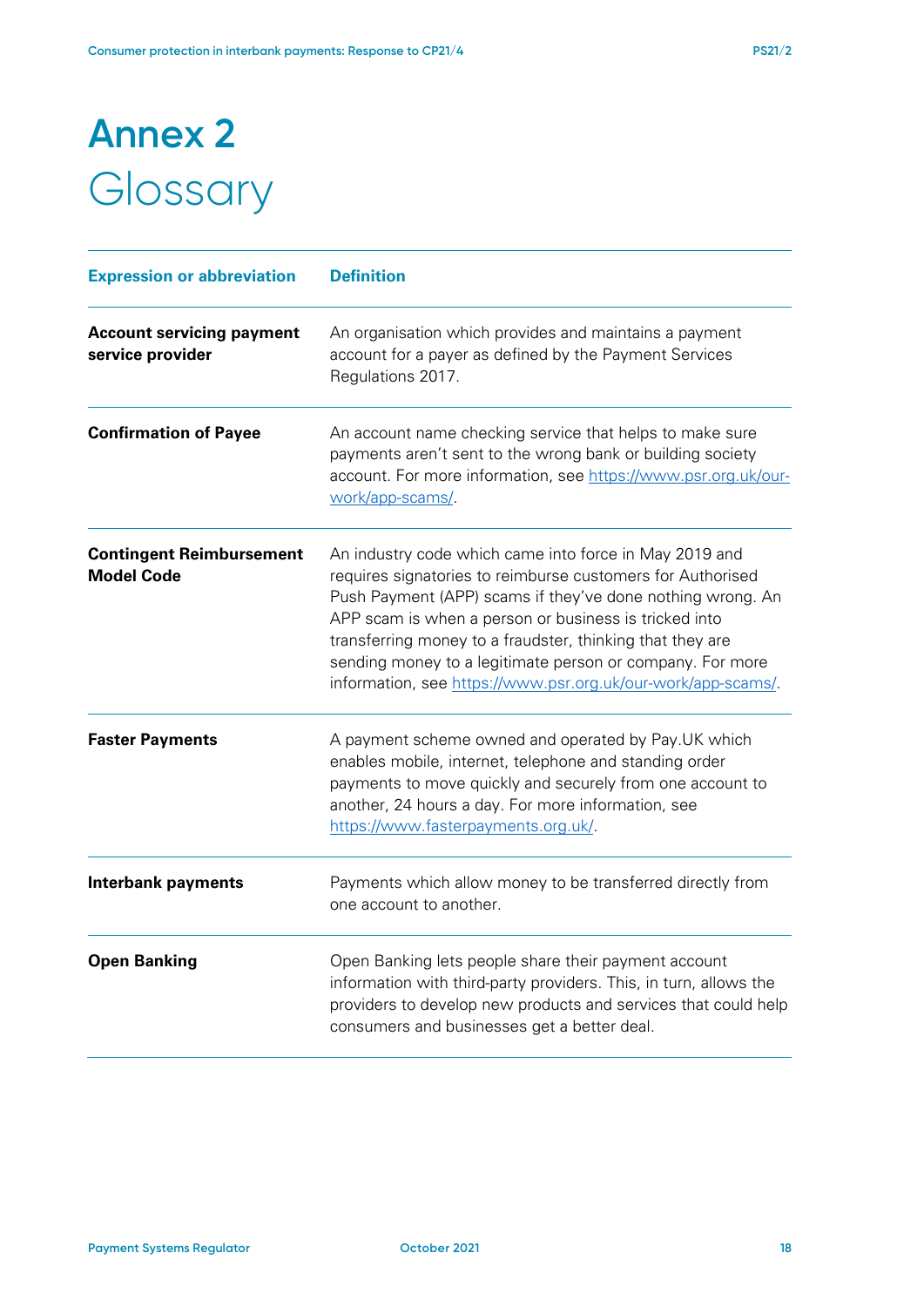| <b>Expression or abbreviation</b>                   | <b>Definition</b>                                                                                                                                                                                                                                                                                                                           |
|-----------------------------------------------------|---------------------------------------------------------------------------------------------------------------------------------------------------------------------------------------------------------------------------------------------------------------------------------------------------------------------------------------------|
| <b>Open Banking</b><br><b>Implementation Entity</b> | The delivery organisation working with the nine largest banks<br>and building societies in Great Britain and Northern Ireland,<br>and other stakeholders, to define and develop the required<br>APIs, security and messaging standards that underpin<br>Open Banking. For more information, see<br>https://www.openbanking.org.uk/about-us/ |
| Pay.UK                                              | The operator of the UK's national retail payment systems: Bacs<br>(including Direct Debit), Faster Payments and the Image<br>Clearing System (the digital way to process cheques). For more<br>information, see https://www.wearepay.uk/.                                                                                                   |
| <b>Payment initiation</b><br>service provider       | An organisation which initiates a payment order at the request<br>of the payment service user with respect to a payment account<br>held at another payment service provider.                                                                                                                                                                |